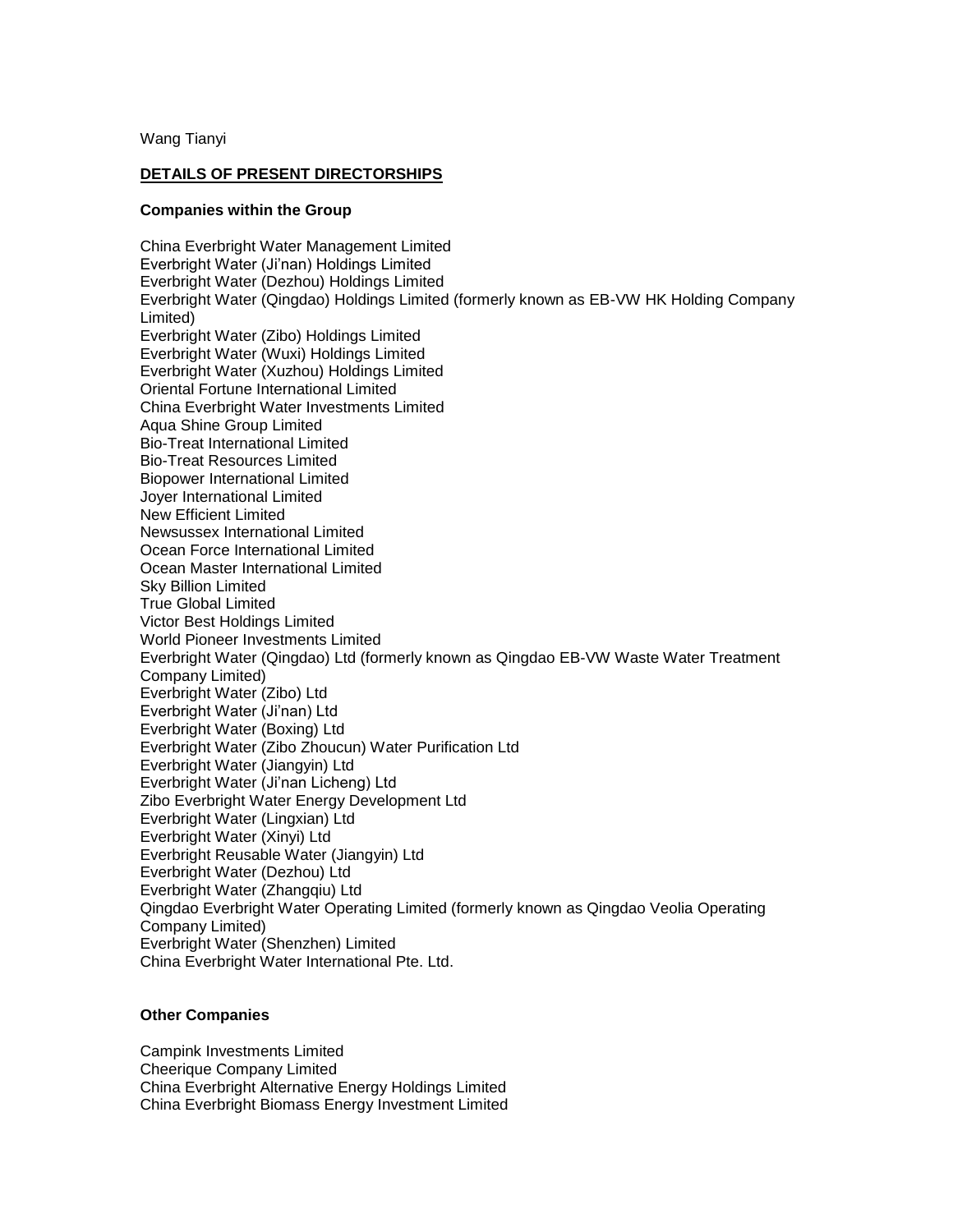China Everbright Clean Energy Investment Limited China Everbright Environmental Protection Holdings Limited China Everbright Environmental Protection Industrial Park Investment Limited China Everbright International Limited (Stock Code : 00257) China Everbright Securities Investments Limited China Everbright Environmental Engineering Management Limited China Everbright Environmental Solid Waste Treatment Holdings Limited East Force Co. Limited EB Urban and Rural Renewable Energy (Lianyungang) Holdings Limited (formerly known as Everbright Biomass Energy (Lianyungang) Holdings Limited and Everbright Biomass Energy (Laiyang) Holdings Limited) Everbright Alternative Energy (Suzhou) Holdings Limited Everbright Biomass Energy (Bengbu) Holdings Limited Eerbright Biomass Energy (Chaohu) Holdings Limited Everbright Biomass Energy (Chuzhou) Holdings Limited Everbright Biomass Energy (Huaian) Holdings Limited Everbright Biomass Energy (Nantong) Holdings Limited Everbright Biomass Energy (Suqian) Holdings Limited Everbright Clean Energy (Germany) Holdings Limited Everbright Clean Energy (Anqing) Holdings Limited Everbright Clean Energy (Changzhou) Holdings Limited Everbright Clean Energy (Suqian) Holdings Limited Everbright Clean Energy (Xinzhou) Holdings Limited Everbright Clean Energy (Zhenjiang) Holdings Limited Everbright Environmental Energy (Changzhou) Holdings Limited Everbright Environmental Energy (Anhui Suzhou) Holdings Limited Everbright Environmental Energy (Hangzhou) Holdings Limited Everbright Environmental Energy (Heze) Holdings Limited Everbright Environmental Energy (Huizhou) Holdings Limited Everbright Environmental Energy (Jiangyin) Holdings Limited Everbright Environmental Energy (Jinan) Holdings Limited Everbright Environmental Energy (Laiwu) Holdings Limited Everbright Environmental Energy (Maanshan) Holdings Limited Everbright Environmental Energy (Nanjing) Holdings Limited Everbright Environmental Energy (Ningbo) Holdings Limited Everbright Environmental Energy (Qingdao) Holdings Limited Everbright Environmental Energy (Rizhao) Holdings Limited Everbright Environmental Energy (Sanya) Holdings Limited Everbright Environmental Energy (Sichuan) Holdings Limited Everbright Environmental Energy (Suqian) Holdings Limited Everbright Environmental Energy (Suzhou) Holdings Limited Everbright Environmental Energy (Weifang) Holdings Limited Everbright Environmental Energy (Xuzhou) Holdings Limited Everbright Environmental Energy (Yixing) Holdings Limited Everbright Environmental Energy (Yiyang) Holdings Limited Everbright Environmental Energy (Zaozhuang) Holdings Limited Everbright Environmental Energy (Zhengzhou) Holdings Limited Everbright Environmental Energy (Zhenjiang) Holdings Limited Everbright Solid Waste Treatment (Changzhou) Holdings Limited Everbright Solid Waste Treatment (Lianyungang) Holdings Limited Everbright Solid Waste Treatment (Shouguang) Holdings Limited Everbright Solid Waste Treatment (Xuzhou) Holdings Limited Everbright Solid Waste Treatment (Yancheng) Holdings Limited Everbright Solid Waste Treatment (Zibo) Holdings Limited High Luxury Trading Limited Kinbase International Limited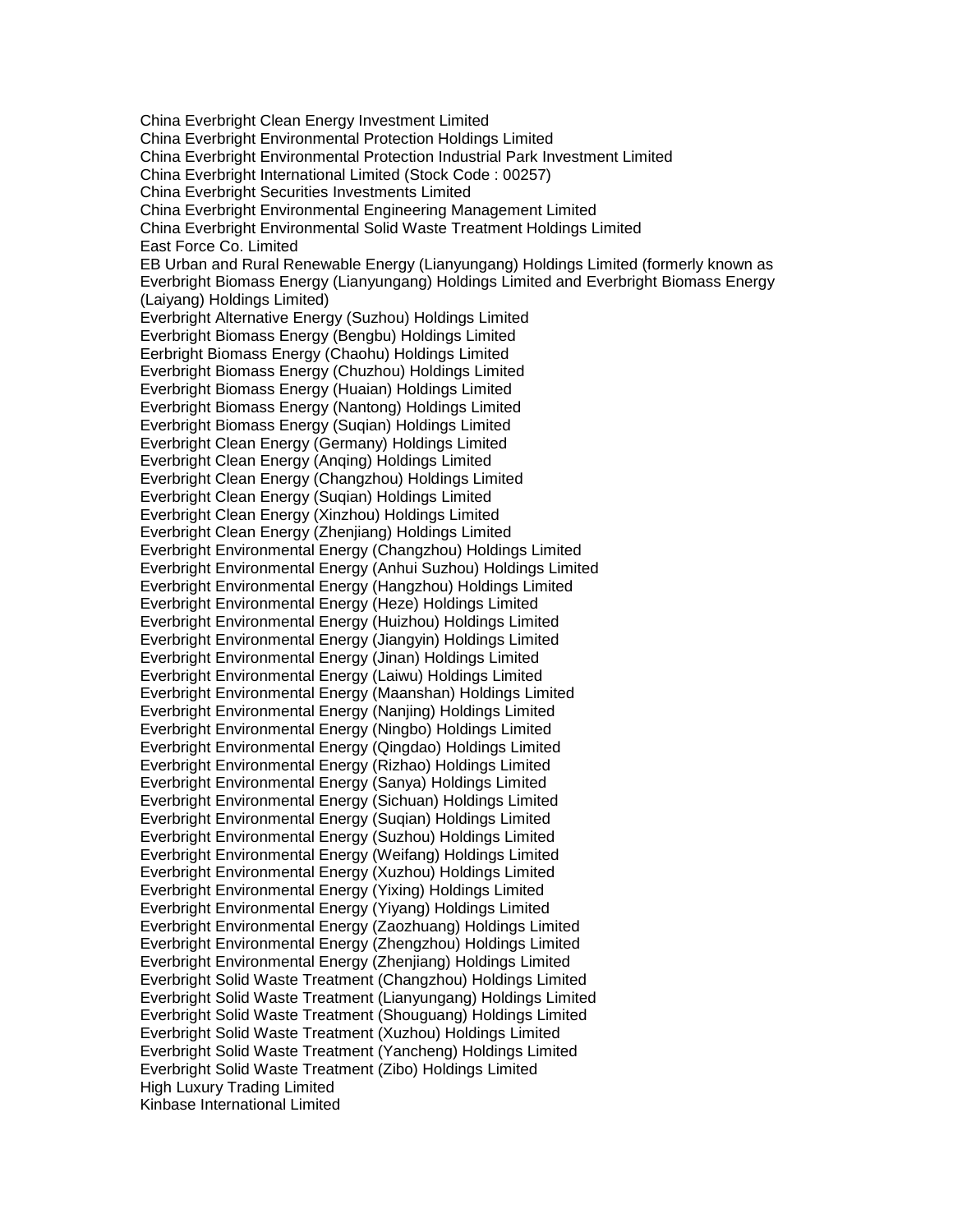Riseland Holdings Limited On Land Limited Topstair Development Limited Cannick Holdings Limited China Everbright Environmental Energy Limited China Everbright Environmental Energy (HK) Investment Limited China Everbright International Investment Management Limited China Everbright Water Holdings Limited Everbright Clean Energy (Germany) Investment Limited Maddington Limited Everbright Environmental Protection (China) Limited Everbright Environmental Protection Venture Capital (Shenzhen) Ltd. Everbright Environmental Protection (Suzhou) Solid Waste Treatment Limited Everbright Environmental Protection Technological Development (Beijing) Limited Everbright Photovoltaic Energy (Huaining) Limited Everbright Photovoltaic Energy (Zhenjiang) Limited Everbright Photovoltaic Energy (Suqian) Limited Everbright Environmental Protection (Suqian) Solid Waste Treatment Limited Everbright Environmental Protection Technology Equipment (Changzhou) Limited Everbright Photovoltaic Energy (Changzhou) Limited Everbright Environmental Protection (Lianyungang) Solid Waste Treatment Limited Everbright Environmental Protection Engineering (Shenzhen) Ltd. Everbright Environmental Protection Operation Management (Shenzhen) Limited Everbright Environmental Protection (Yancheng) Solid Waste Treatment Limited Everbright Environmental Protection Hazardous Waste Treatment (Zibo) Limited Everbright Environmental Protection Technology Research Institute (Shenzhen) Limited Everbright Environmental Protection (Lianyungang) Waste Treatment Limited Everbright Wind Power (Ningwu) Limited Everbright Environmental Solid Waste Treatment (Xinyi) Limited